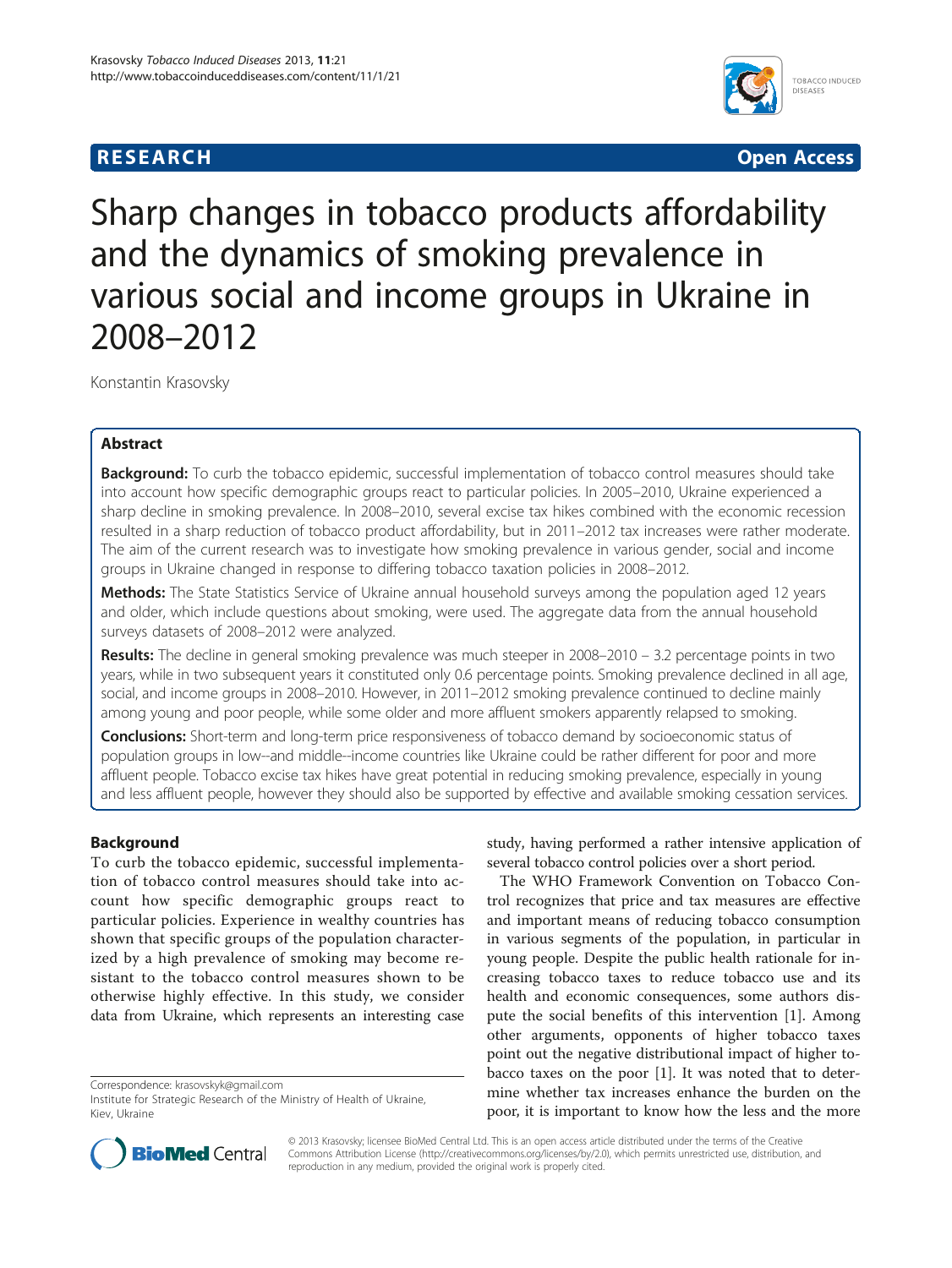affluent groups will change their consumption due to increase in prices.

According to the WHO Reports on the global tobacco epidemic, between the Second (survey data collected in 2006 or earlier) [\[2](#page-5-0)] and the Third Reports (survey data collected in 2009 or earlier) [[3\]](#page-5-0), Ukraine has demonstrated one of the fastest declines in smoking prevalence in the world: age and sex standardized current tobacco smoking prevalence declined from 45% to 32%. According to the national reports, daily smoking prevalence in Ukraine decreased from 37.2% in 2005 to 25.5% in 2010 [[3\]](#page-5-0). Ukraine has followed best international tobacco control practices, but the success has been achieved without governmental funding for tobacco control activities. Ukraine has almost not used those strategies which require even moderate national resources like quit lines or other cessation services [[4\]](#page-5-0). The decline in smoking prevalence hence potentially resulted from the tobacco control legislation first adopted in 2005 and amended later, which included extension of smoke free policies; step-by-step tobacco advertising bans; large health warnings and other measures; however, most of these policies were implemented between 2005 and 2007.

The time between 2008 and 2012 is of specific interest for our study, as tobacco taxation dominated over other tobacco control policies in Ukraine those years. Since late 2008, several excise tax hikes were implemented [[1\]](#page-5-0). In 2008–2010 average excise rate per pack of cigarettes increased six-fold: from 0.5 Hryvnas to 3.0 Hryvnas, while in 2011 the rate was increased by 7% and in 2012 – by 15%.

Concurrently with the most tangible tax increases, Ukraine experienced severe economic recession: in 2009, the Gross National Product (GNP) declined by 14.8%. The recession had strong impact on products affordability, including tobacco products.

Lower disposable income among the less affluent people would suggest that they are more sensitive to changes in prices and taxes compared to more affluent populations. In that case, tax increases would be progressive and help the poor to reduce their tobacco tax expenditures. However, the existing evidence is mixed and it has been suggested [[1](#page-5-0)] that putative tobacco tax regressivity becomes the subject of further scrutiny. Thus the aim of this study was to explore how different gender, age and income groups reacted to the changes of tobacco products affordability. To achieve this goal we considered annually collected panel data presented by the national statistics agency in the aggregated form.

Smoking prevalence data were studied in the context of the sharp tobacco tax increase implemented only since late 2008 [[5\]](#page-5-0), hence smoking prevalence data of the household surveys in 2008–2012 was assessed.

## Methods

Since 2000, the State Statistics Service of Ukraine has been conducting annual household surveys among the population aged 12 years and older the "Population's Self- perceived Health Status and Availability of Selected Types of Medical Aid" (sic). Each year more than 10,000 households take part in these surveys, which are conducted annually in October; details of the surveys have been presented in the reports [\[6](#page-5-0)-[10](#page-5-0)]. The survey includes questions on many issues including smoking. Being a panel survey, it bears all the limitations of this type of surveys with expectable generalizability issues, as more affluent and mobile families often refuse to participate in the household survey. However, the sampling methods and the questions in the household survey have not undergone any changes over recent years and the survey results can be used to track recent trends. This data is in fact the best needed data for the purposes of our analysis and the only data available in Ukraine with consistent annual measurements.

The household surveys datasets were not available, so the aggregate data published in the reports were analyzed. When age groups were recomposed, their weights were taken into account. The question on smoking in the household survey is presented in a way that only daily smokers respond affirmatively, so in the below text "smoking prevalence" stands for only "daily smoking prevalence". The respondents were lumped into 10 decile income groups. As these 10 groups were rather small for our analysis, we composed 5 income groups (quintiles), by uniting groups 1 and 2, 3 and 4 and so on.

Economic data on tobacco taxes, prices and revenues from the State Statistics Service database [[11\]](#page-5-0) were used to divide the time span into periods of differing tobacco affordability changes.

# Results

According to the State Statistics Service reports [\[6](#page-5-0)-[10](#page-5-0)] daily smoking prevalence among the population 12 years old and over in 2008–2012 decreased from 25.6% to 21.8% or by 3.8 percentage points in four years. The total number of smokers in Ukraine declined from 10,069,000 in 2008 to 8,354,900 in 2012, a decline of 17%.

Data on smoking prevalence in various age groups of urban and rural population are presented in Table [1](#page-2-0). Smoking prevalence among males is much higher than among females, especially in rural areas.

Rates of daily smoking prevalence declined in 2008– 2012 were different in various age and gender groups (Table [1\)](#page-2-0). The largest decline was among teenagers – smoking prevalence decreased three-fold. For males there were no big differences in the steepness of the decline by age group. Among females, we observed another trend: a sharp decline in prevalence among young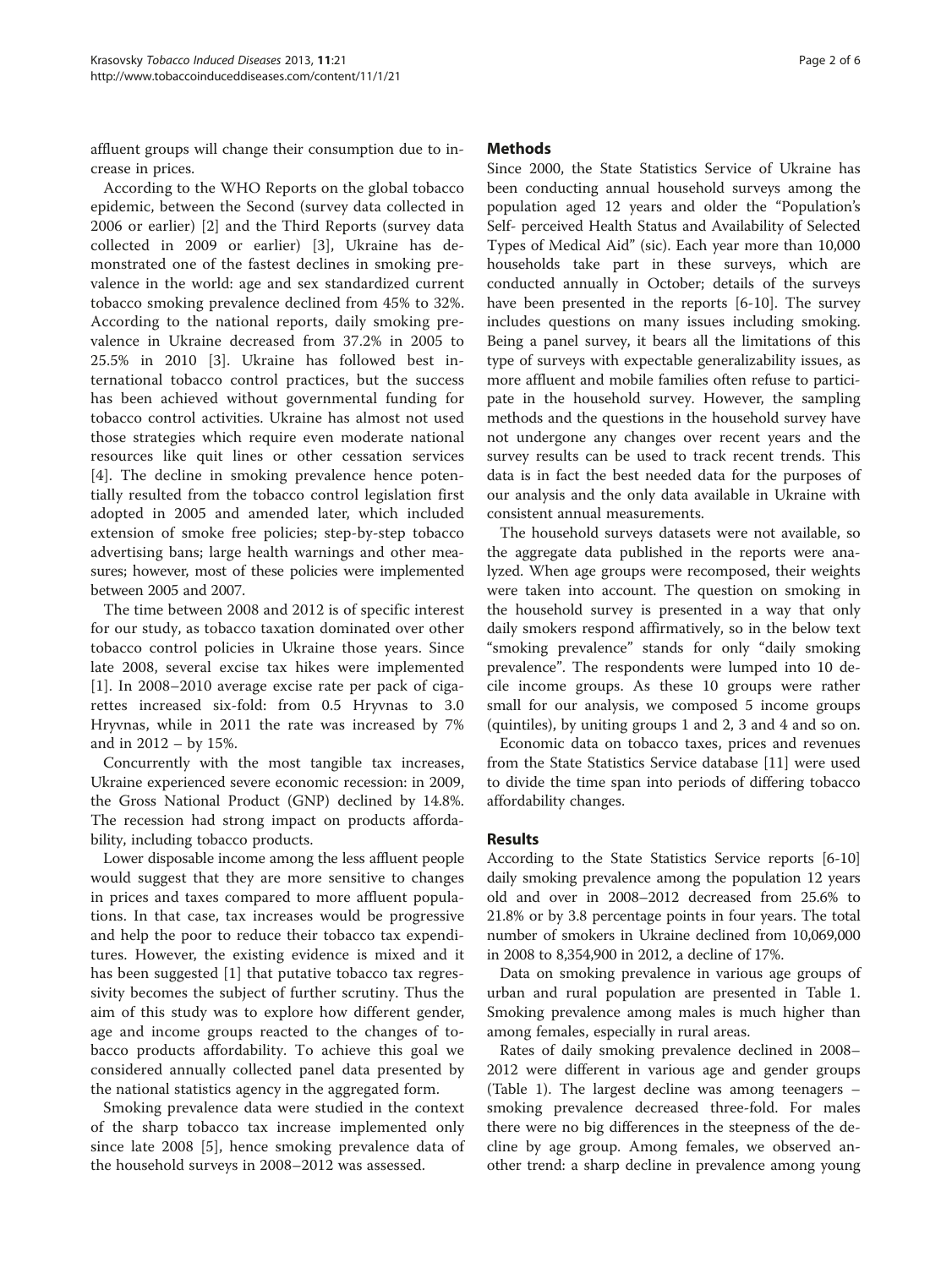| Year         | - -<br>Smoking prevalence for<br>population aged 12 years<br>old and over (%) | <b>Teenagers</b><br>14-17 years old | Men, aged |           |              | Women, aged |           |              |
|--------------|-------------------------------------------------------------------------------|-------------------------------------|-----------|-----------|--------------|-------------|-----------|--------------|
|              |                                                                               |                                     | $18 - 29$ | $30 - 59$ | 60 and older | $18 - 29$   | $30 - 54$ | 55 and older |
| 2008         | 25.6                                                                          | 5.7                                 | 53.3      | 59.9      | 32.6         | 13.3        | 9.2       | 1.6          |
| urban        | 26.7                                                                          | 5.5                                 | 52        | 59.6      | 31.3         | 16.4        | 11.9      | 2.3          |
| rural        | 23.4                                                                          | 7.2                                 | 57        | 60.5      | 34.7         | 4.2         | 2.8       | 0.5          |
| 2009         | 23.5                                                                          | 3.6                                 | 48.9      | 55.7      | 29.4         | 10.3        | 8.7       | 1.3          |
| urban        | 24.8                                                                          | 4.6                                 | 50.2      | 55.9      | 29.2         | 12.7        | 11.5      | 1.5          |
| rural        | 20.6                                                                          | 2.1                                 | 45.6      | 55.3      | 29.8         | 3.6         | 2.1       | $0.8\,$      |
| 2010         | 22.4                                                                          | 4.4                                 | 45.8      | 52.4      | 30.8         | 9.6         | 8.2       | 1.4          |
| urban        | 24.0                                                                          | 4.5                                 | 47.4      | 53.2      | 32.8         | 11.8        | 11.0      | 2.1          |
| rural        | 19.1                                                                          | 4.4                                 | 41.9      | 50.7      | 27.4         | 3.0         | 1.8       | 0.1          |
| 2011         | 22.3                                                                          | 2.8                                 | 46.9      | 51.7      | 28.8         | 8.5         | 9         | 1.4          |
| urban        | 23.6                                                                          | 3.3                                 | 49.1      | 51.3      | 29.9         | 10.5        | 11.8      | 1.9          |
| rural        | 19.5                                                                          | 2.0                                 | 41.3      | 52.3      | 26.7         | 2.3         | 2.7       | 0.5          |
| 2012         | 21.8                                                                          | 1.9                                 | 42.6      | 51.7      | 26.7         | 7.3         | 9.4       | 1.8          |
| urban        | 22.5                                                                          | 1.7                                 | 43.0      | 50.7      | 25.1         | 8.9         | 12.0      | 2.6          |
| rural        | 20.4                                                                          | 2.3                                 | 41.7      | 53.7      | 29.5         | 2.5         | 3.3       | 0.3          |
|              | Rates of smoking prevalence decline in 2008-2012, prevalence ratio            |                                     |           |           |              |             |           |              |
| <b>Total</b> | 0.852                                                                         | 0.31                                | 0.799     | 0.863     | 0.819        | 0.549       | 1.022     | 1.125        |
| urban        | 0.843                                                                         | 0.30                                | 0.827     | 0.851     | 0.802        | 0.543       | 1.008     | 1.130        |
| rural        | 0.872                                                                         | 0.32                                | 0.732     | 0.888     | 0.850        | 0.595       | 1.179     | 0.600        |

<span id="page-2-0"></span>Table 1 Smoking prevalence in various age groups in Ukraine (%)

women (below 30 years old) along with small increase of smoking among older women. Time trends of smoking prevalence in 2008–2012 for two large age groups: the "young" (14–29 years old) and "older" (30 years old and more) ones are presented on Figure [1.](#page-3-0) Smoking prevalence for young urban men is about 10 percentage points lower than for old urban men and the smoking decline in both groups in 2008–2012 was almost parallel and consistent. For rural men the decline time trends are different: the decline in 2008–2010 was steeper, than for urban men, but then smoking prevalence among older rural men increased in 2010–2011. For young rural men smoking prevalence continued to decline in 2011–2012, but much slower. Since 2009, the smoking prevalence for young rural men is more than 10 percentage points lower than for older urban men and it is lower than for young urban men.

Smoking prevalence greatly declined in young and older urban women in 2009, but then it continued to decline in young women, but increased in older urban women. While in 2008 smoking prevalence was much higher among young women, eventually in 2012 the prevalence rates became similar for old and young urban women. The smoking levels for rural young and old women also became similar in 2012, while in 2008 young rural women had twice higher smoking prevalence. Both for urban and rural old women some increases in smoking prevalence in 2010–2012 were observed.

When smoking prevalence is compared by income groups, no direct relationship is seen between smoking rates and income as both the most and the least affluent groups have the highest smoking rates (Figure [2](#page-3-0)). In 2008–2010, the smoking rates declined almost parallel in all income groups. However, in 2010–2012, time trends for the income groups were different: smoking prevalence continued to decline in the two poorer groups, was stable in the middle group and in the two most affluent groups a slight increase was observed.

Overall, there were two different periods in the process of smoking prevalence change in Ukraine: 1) in 2008– 2010 smoking prevalence declined in all age, gender, social and income groups and the overall decline was rather fast. 2) In 2010–2012, the smoking prevalence declined mainly among young and less affluent people, while it has slightly increased in some groups: older women, older rural men and more affluent groups. Overall, smoking prevalence still declined, but much slower than in previous two years. Decline was much steeper in 2008–2010 – 3.2 percentage points, while in two subsequent years it constituted only 0.6 percentage points.

# **Discussion**

Combined effects of the economic recession and the excise increase in 2009–2010 in Ukraine made cigarettes less affordable for most smokers and some of them tried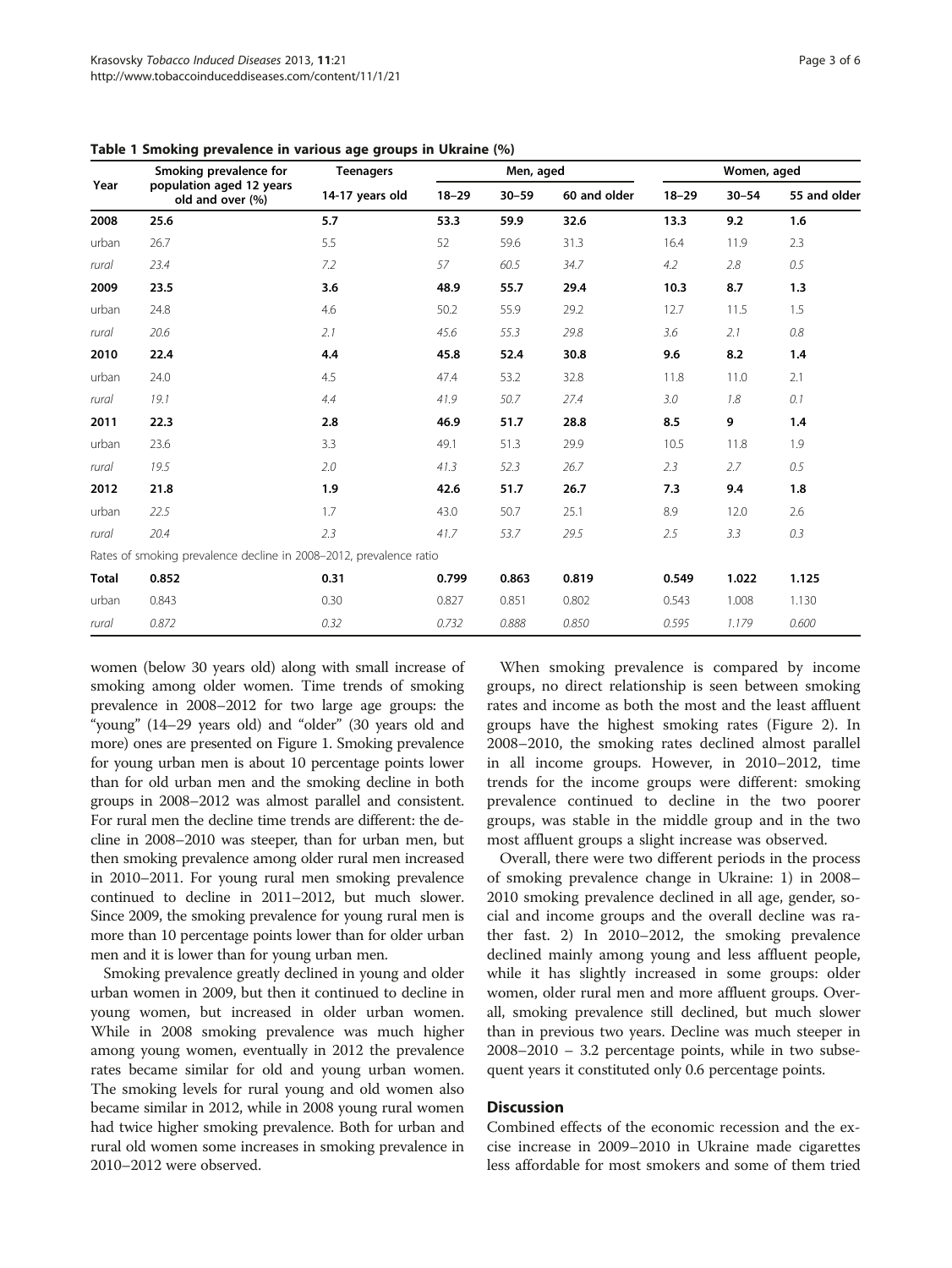<span id="page-3-0"></span>

to quit. In Ukraine from September 2008 to January 2011, the average excise per cigarette pack increased more than 6-fold. Over two years (2009–2010), the price index for tobacco products was 224%, while the general CPI (inflation) was 123%. The real (inflation adjusted) tobacco price increase was 83% (224/123=183).

It should be also taken into account that Ukraine experienced severe economic recession: in 2009, the Gross National Product (GNP) declined by 14.8%. In 2010, the GNP increased only by 4.1%. Hence the real affordability of cigarettes decreased two-fold (1.83 \* 1.148 / 1.041= 2.02) in a short period of time. In 2011–2012, the excise increases were rather moderate and the real price increased only by 7% in two years. GNP increased by 5.2% in 2011 and by 0.2% in 2012, so the affordability of tobacco products remained stable in 2011–2012. Experience

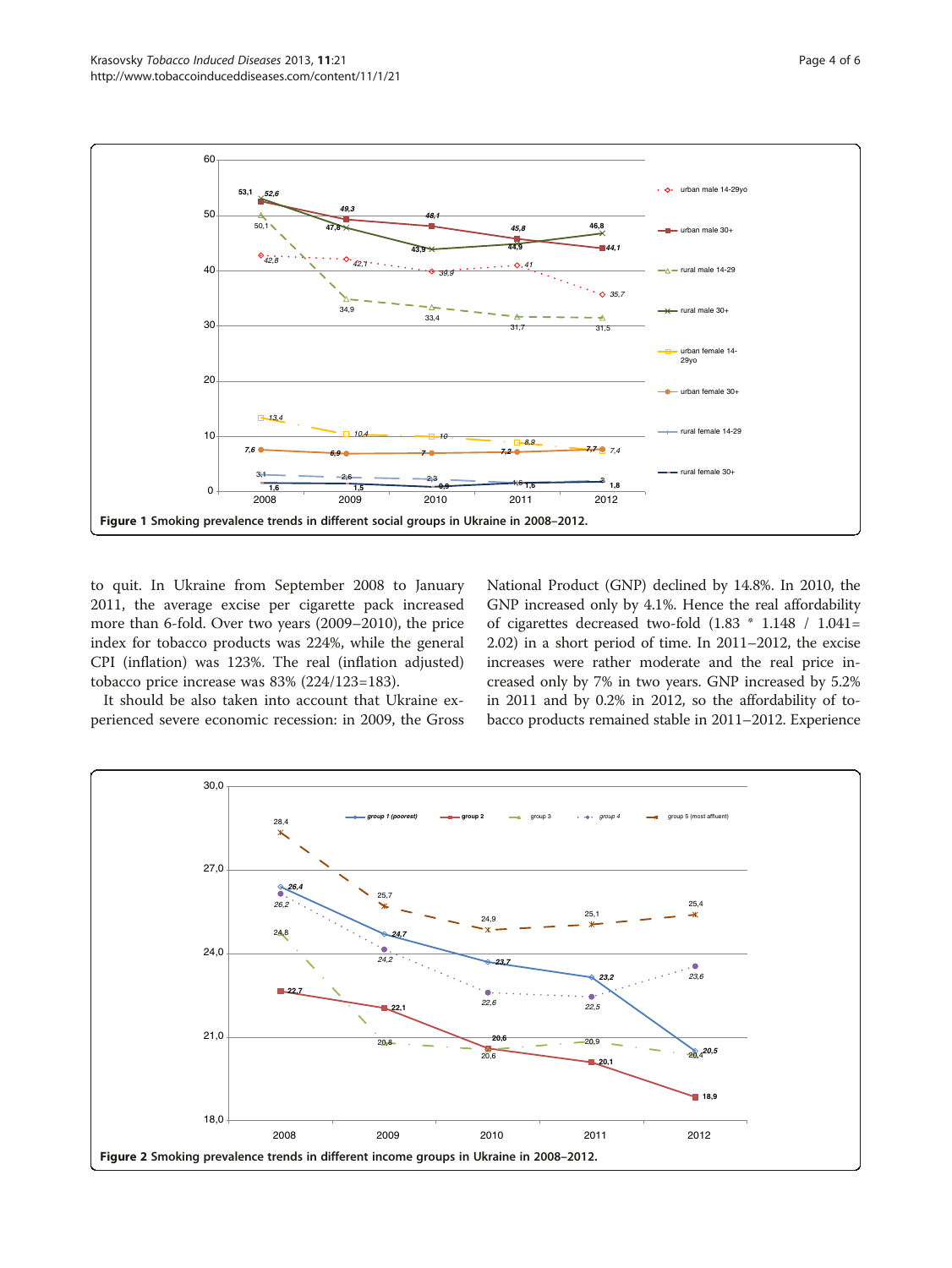of other countries revealed that changes in tobacco products affordability is a key factor of tobacco consumption changes [\[12\]](#page-5-0).

Other tobacco control policies (smoke-free places, tobacco advertising ban, health warnings, media campaigns) were gradually implemented in Ukraine since 2005 [[4](#page-5-0)], but these policies usually have long-term effect and they potentially discourage smoking initiation more than they encourage quitting. It should be noted that new health warnings (text only warnings on 30% of front and back sides of the packs) were introduced in late 2006 [[13](#page-5-0)]. Smoke-free policies were also introduced in 2006 [[3](#page-5-0)]. So these kinds of tobacco control policies may not have had a significant impact on smoking prevalence in the period under consideration (2008–2012). Research conducted in such countries as USA, UK, Canada, Bangladesh, China, and Indonesia has indicated that smoking prevalence among men and women in lower socioeconomic groups is more responsive to the changes in cigarette prices [[1](#page-5-0)]; however, in countries such as Egypt, Bulgaria, and Turkey the evidence is mixed [[1\]](#page-5-0). In Ukraine, we see little difference in response to sharp price increase among different SES groups in short-term perspective, while in long-term perspective tobacco tax hikes have higher impact on smoking prevalence rates among younger and poorer people.

A recent study conducted in Australia [[14](#page-5-0)] indicated that the tobacco tax increase was associated with a short-term increase in the rate of smoking cessation. In Germany, 4%–8% of smokers reported that the tax increases had prompted them to quit, with an increased likelihood of cessation efforts associated with a greater price increase [[15](#page-5-0)]. In California, a significantly greater proportion of smokers reported quit attempts in the months immediately following the cigarette price increase; however, a significant increase in abstinence was only observed during the first four months after the price increase [[16](#page-5-0)]. It is well known that approximately 90% of smokers who attempt quitting relapse within 6 months [\[17\]](#page-5-0).

Policies that reduce tobacco products affordability have more obvious short-term effects and both discourage smoking initiation and encourage quitting. However, many smokers who tried to quit when cigarettes became much less affordable, may have relapsed, especially as smoking cessation services are hardly available, as in Ukraine [[4\]](#page-5-0).

Earlier research in Ukraine [\[18](#page-5-0)] demonstrated that in 2001, price elasticity of demand was much lower among people with high income. Among people with low and middle income, price elasticity of demand was −0.7 among adolescents (14–17 years old), -0.4 among young people (18–29 years old) and −0.3 among people above 30 years old [[18](#page-5-0)], which is consistent with the results of the current study.

Similarly to our results, in India rural price elasticities for tobacco products were higher than urban ones, indicating that rural consumers are more price responsive [\[19](#page-5-0)]. In Ukraine, young rural men were the most responsive to the changes in cigarette affordability. It should be taken into account that "young" and "older" populations of 2008 and 2012 are somewhat different: people aged 25–29 years in 2008 were "young" (below 30), but in 2012 the same people became "older" (over 30) and actually they replaced other "older" people who died over these years. This cohort effect could have an impact on female smoking prevalence as women of 25–29 years old in 2008 had much higher smoking prevalence than women in older age groups. This phenomenon may partly explain the increase of smoking prevalence among "older" women in 2010–2012.

In general, the great reduction in tobacco products affordability in Ukraine in 2009–2010 had higher and more long-term impact on smoking prevalence among young and poor population groups. Recent research revealed that evidence on the variation of price responsiveness of tobacco demand by socioeconomic status of population groups is mixed in low--and middle— income countries [[1\]](#page-5-0). The poorest people were not necessarily the most sensitive to tobacco price changes in these countries. Nevertheless, the results from Ukraine show that short-term and long-term price sensitivity could be rather different between less and more affluent people.

The study revealed that tobacco tax increases in Ukraine, as in many other countries, occurred to be progressive as they had higher impact on smoking prevalence among poor and young people. Tobacco excise revenues in Ukraine increased from 3.5 billion Ukrainian Hryvnas in 2008 to 16.6 billion Ukrainian Hryvnas (more than 2 billion US dollars) in 2012. Some part of the additional governmental revenues should be used for the establishment of smoking cessation services in Ukraine.

# Conclusions

Combined effect of excise tax hikes and the economic recession in Ukraine resulted in large reduction of tobacco product affordability in 2009–2010. This potentially caused the decline in smoking prevalence in all age, social and income groups.

However, this decline in affordability had long-term effect mainly on younger and poorer people, while some older and more affluent smokers apparently relapsed to smoking in 2011–2012, when tobacco product affordability was stable.